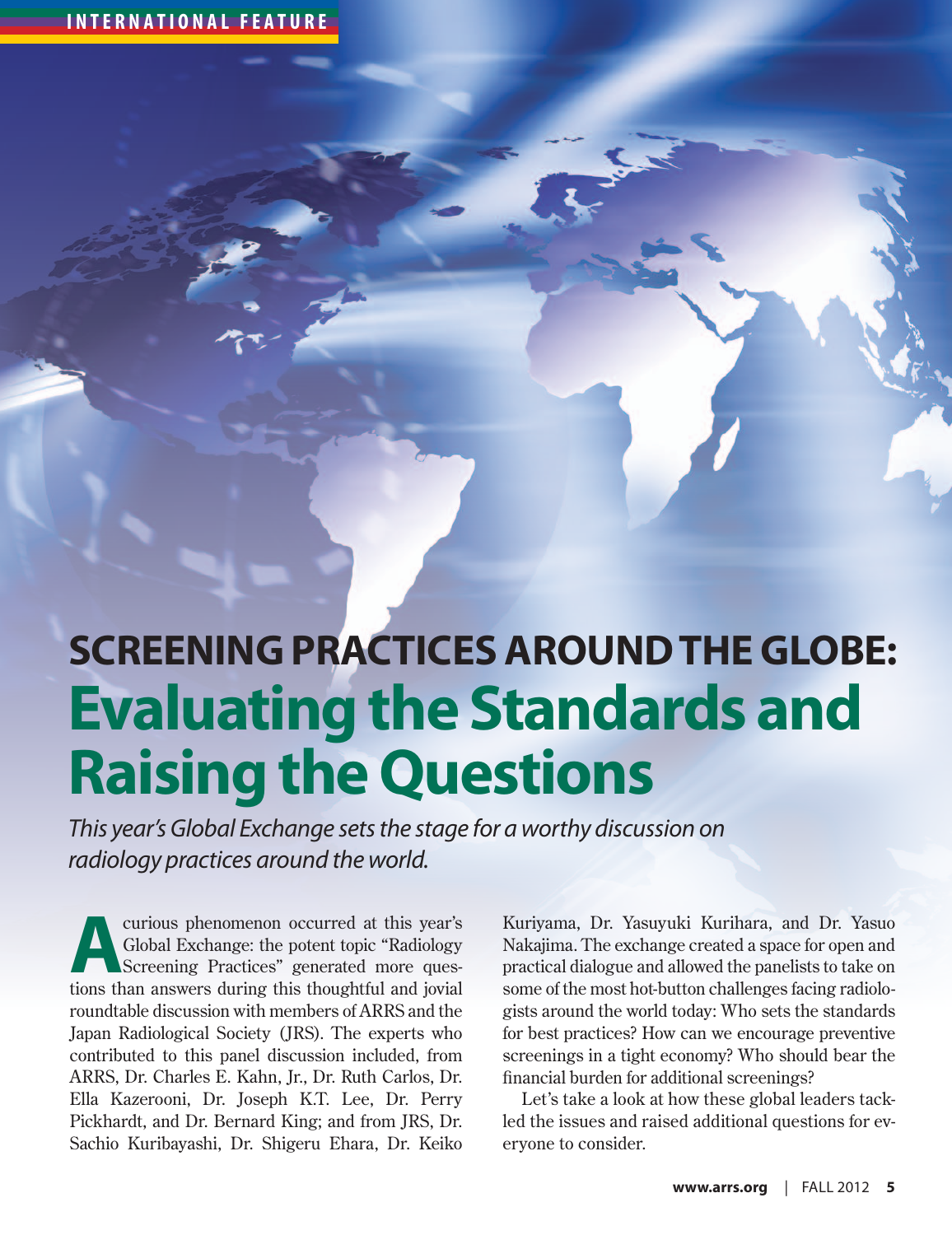**With one full-body test, we can do a lot of screening. We can screen for aneurysms, cancer outside of the colon, and osteoporosis. We have to do more to turn that whole argument [against full-body screening] around to a positive.**

*— Bernard King, MD*

#### **Who Sets the Standards for Best Practices?**

This intriguing discussion began with examining how professionals in each country are using CT colonography (CTC). Now that the Japanese government has approved payments for CTC and has offered higher reimbursements, Dr. Sachio Kuribayashi, the president of the JRS and professor and chairman of radiology at Keio University School of Medicine, confirms that more training courses are being offered for radiologists. He says, "JRS has supported a training course during our spring meeting, and several other screening training sessions are set up throughout the year." Dr. Kuribayashi also hopes that CTC will eventually become a specialization for radiologists in Japan.

Dr. Keiko Kuriyama, a chest radiologist and manager of the department of radiology from the Osaka National Hospital, reported that Japan's increased focus on cancer screening is also fueling the need for more CTC training for radiologists. She says, "Cancer screening is big in Japan, so they are eager to financially support [these types of screenings] based on the Cancer Control Act. But the challenge is how many people can really do CTC well."

Although skill and implementation of CTC are also important issues in the United States, Dr. Perry Pickhardt, professor of radiology in the abdominal imaging section at the University of Wisconsin School of Medicine & Public Health, notes that helping radiologists focus on quality over quantity remains a challenge. In the United States, he says, "Many radiologists are very fast and skillful at a variety of different procedures. Essentially, the more studies you read, the more money you make. Unfortunately, some sectors are more focused on volume."

Dr. Joseph K.T. Lee, former ARRS president and J.H. Scatliff Distinguished Professor of Radiology and immediate past chair of the department of radiology at the University of North Carolina at Chapel Hill, points out that reimbursement for CTC is also a challenge in the United States. He says, "Most of the scientific and cost-effectiveness issues with CTC have been solved here, but there is still no reimbursement from the largest employer, the U.S. government, which has actually impeded the dissemination of CTC." An additional hurdle for radiologists in the United States is deciding when and on which patients to use CTC. Dr. Charles E. Kahn, Jr., current ARRS president and professor of radiology at the Medical College of Wisconsin, asserts, "In the U.S., one of the arguments is to try to recruit gastroenterologists to do more CTCs. They could make more money doing polypectomies and using CTCs to do the screenings."

Although this could be a viable solution, Dr. Bernard King, ARRS secretary-treasurer, professor, and chair of the department of radiology at the Mayo Clinic, argues that it is still



*JRS representatives share their expertise.* 

challenging. He says, "Gastroenterologists will argue that it is more cost effective to perform a diagnostic colonoscopy with the ability to remove any polyps discovered at the same setting, thus avoiding any subsequent procedures and costs. Our imaging community will need to provide cost-effectiveness studies to prove the advantage of screening with CTC with subsequent therapeutic colonoscopies if needed."

## **How Do We Encourage the Benefits of Preventive and Routine Screenings?**

The next question this panel tackled was how to extol the benefits of preventive screening procedures for patients. Dr. Ruth Carlos, professor of radiology and assistant chair of clinical research from the University of Michigan, argues that, with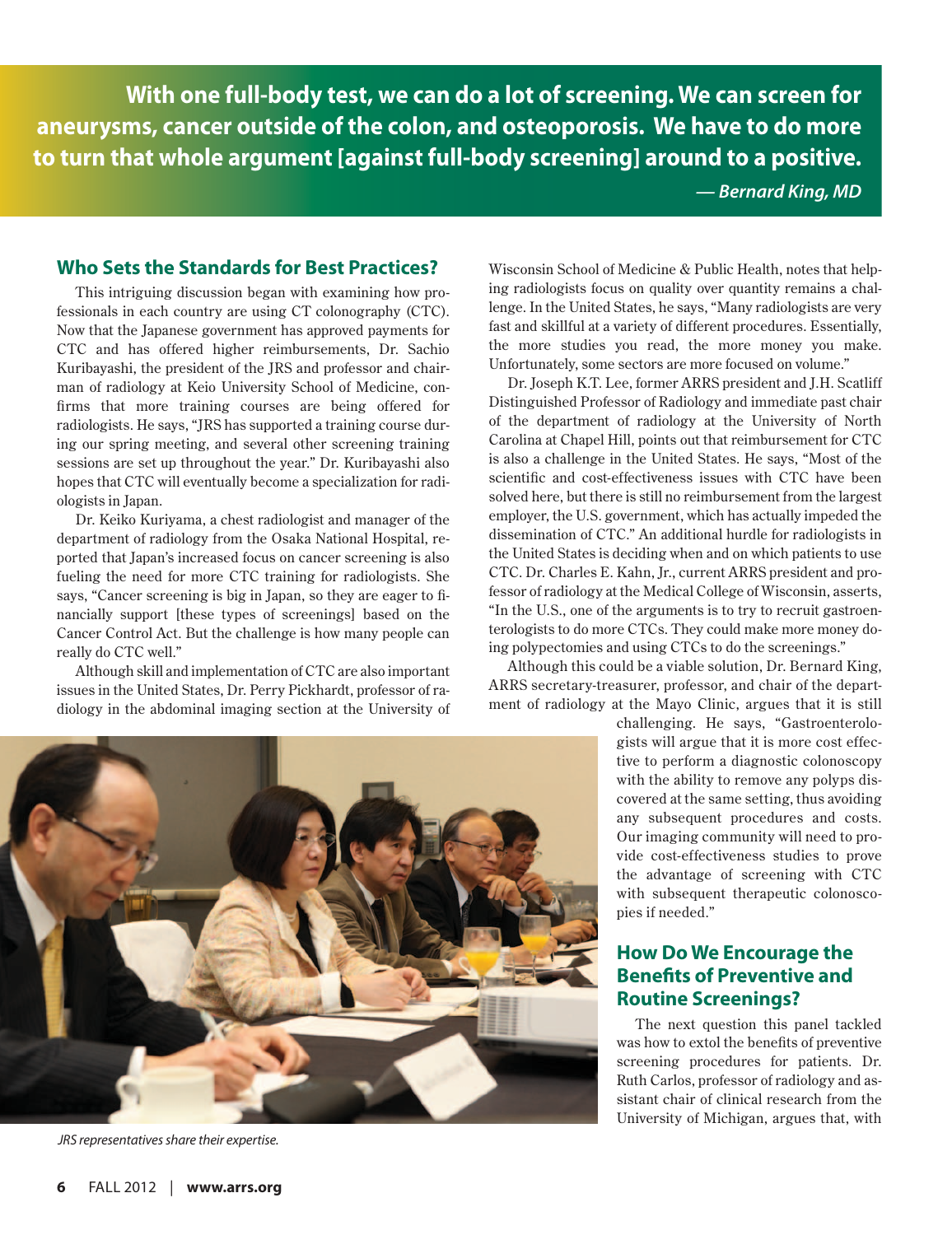the decline in the worldwide economy, it is often an uphill battle to reaffirm the positives for having these screenings done. She shares, "Before the economy burst, couples could ask themselves, 'Should we go to Florida this year or get his-and-hers full-body scans?' Now that many people have fallen on hard economic times, these screenings are seen as a disposable service." She also believes that there should be a differentiation between full-body scans and other preventive services that have evidence of decreas-



*Focus group participants exchange ideas.*

ing mortality. Dr. Kahn notes, "While these tests might detect some cancers, many felt that these tests were scientifically and ethically questionable. As businesses, most of these full-body screening services have closed."

As full-body scans decrease in the United States, these screenings are gaining traction in Japan. Dr. Kuriyama notes, "The patients love the free services and the free coupons. Free examination coupons for major cancer screenings are subsidized by the Japanese government. For example, barium studies for gastric cancers, stool occult blood tests for colorectal cancers, plain chest radiographs for lung cancers in men and women, mammography for breast cancers, and cytology for cervical cancers in women are basic examinations as cancer control measures."

Dr. Shigeru Ehara, professor and chairman, department of radiology at the Iwate Medical University School of Medicine, also shares, "In Japan, we have subsidized screening programs. Some local governments also issue vouchers for some screening tests." Even though free screenings have decreased cancer rates in Japan, the new challenge is providing a reasonable cutoff for free screenings in light of Japan's growing and aging population. Dr. Yasuo Nakajima, professor and chairman, department of radiology at the St. Marianna University School of Medicine, says, "We have a large population of people over 80 and 90 years old in our country. In the next year, we will be implementing 50,000 additional ultrasounds for more women over the age of 40. We have to find a reasonable age limitation for [free] screenings."



The mission of the ARRS Global Partner Society (GPS) Program is to build long-standing relationships with key leaders and societies in the global imaging community.

## **Global Partner Societies**

The ARRS has established global partnerships with the following international radiology societies.

- Korean Society of Radiology (KSR)
- Spanish Society of Medical Radiology (SERAM)
- Japan Radiological Society (JRS)
- Italian Society of Medical Radiology (SIRM)
- Radiological Society of South Africa (RSSA)

**Cancer screening is big in Japan, so they are eager to financially support [CTC screenings] based on the Cancer Control Act. But the challenge is how many people can really do CTC well.**

*— Keiko Kuriyama, MD*